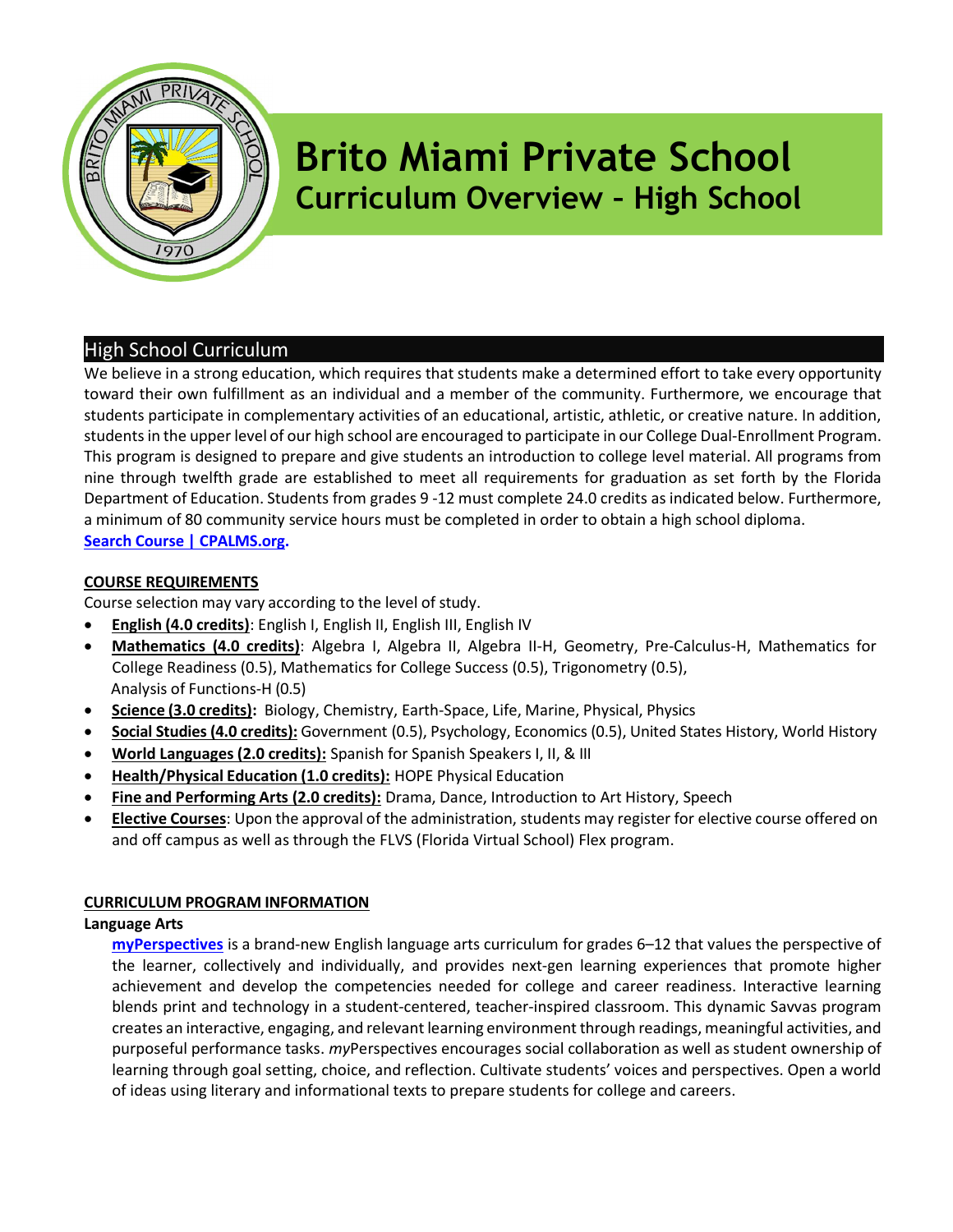#### **Math**

enVision A|G|A This program includes Algebra 1, Geometry, and Algebra 2. enVision A|G|A helps students look at math in new ways, with engaging, relevant, and adaptive content. For teachers, the program offers a flexible choice of options and resources with customized instruction, practice, and assessments. It reenergizes students and helps them become more self-directed and independent learners. It creates critical thinkers, problem solvers, and collaborators for future jobs and careers. enVision A|G|A balances conceptual understanding, procedural skills, and application.

Pre-Calculus The Graphical Approach series by Hornsby, Lial, and Rockswold covers functions through a consistent, four-part analytical process. The authors ask students to- 1: [See] Examine the nature of the graph, 2: Solve a typical equation analytically and graphically, 3: Solve the related inequality analytically and graphically, 4: Apply analytic and graphical methods to solve an application. This proven approach helps students gain a deep visual and graphical understanding of math, solidifying a stronger connection to the mathematical world around them. The authors also support analytical thinking with sound pedagogy; chapter layouts, exercises, review questions, and chapter features which give students a comprehensive roadmap for success in the course.

The Consortium for Foundation Mathematics, Applied Mathematics for College and Career Readiness Helps students make the connection between Algebra, Geometry, and Statistics. Students interpret real-life data verbally, numerically, symbolically, and graphically. In addition, it offers guided-discovery activities that allow students to discover math principles embedded in realistic situations.

#### Science

Biology The new Miller & Levine Biology was developed by two preeminent biologists and passionate educators, Ken Miller and Joe Levine. This blended print and digital curriculum immerses students in biological inquiry. Students think, investigate, and talk about biology as well as interact with natural phenomena through problem-based learning, research, and lab experiments.

Earth Science Renowned authors Edward Tarbuck and Frederick Lutgens invite students on a journey of observation, explanation, and participation in the study of earth's processes. It includes an accessible writing style, original artwork by Dennis Tasa, and powerful technology which creates a fresh new program that leads our classroom on a path to discovery. This edition supports the high school curriculum with NGSS standards and correlation as well as new STEM activities with teacher support.

FLVS Courses These courses were created based on national standards, and include a wide range of diverse activities, providing an engaging and rigorous learning experience for different learning styles. They include interactive games and quizzes, engaging videos and audio clips, and practical written lessons and assessments. FLVS courses are thoughtfully designed to help students understand new concepts and master new skills. All FLVS courses employ design elements to challenge and engage students at all levels. The curriculum is offered nationally and around the world by FLVS Global for schools and districts who are interested in implementing online programs. The offered courses are the result of developing customized solutions to meet the specific needs of students, schools, and districts around the country.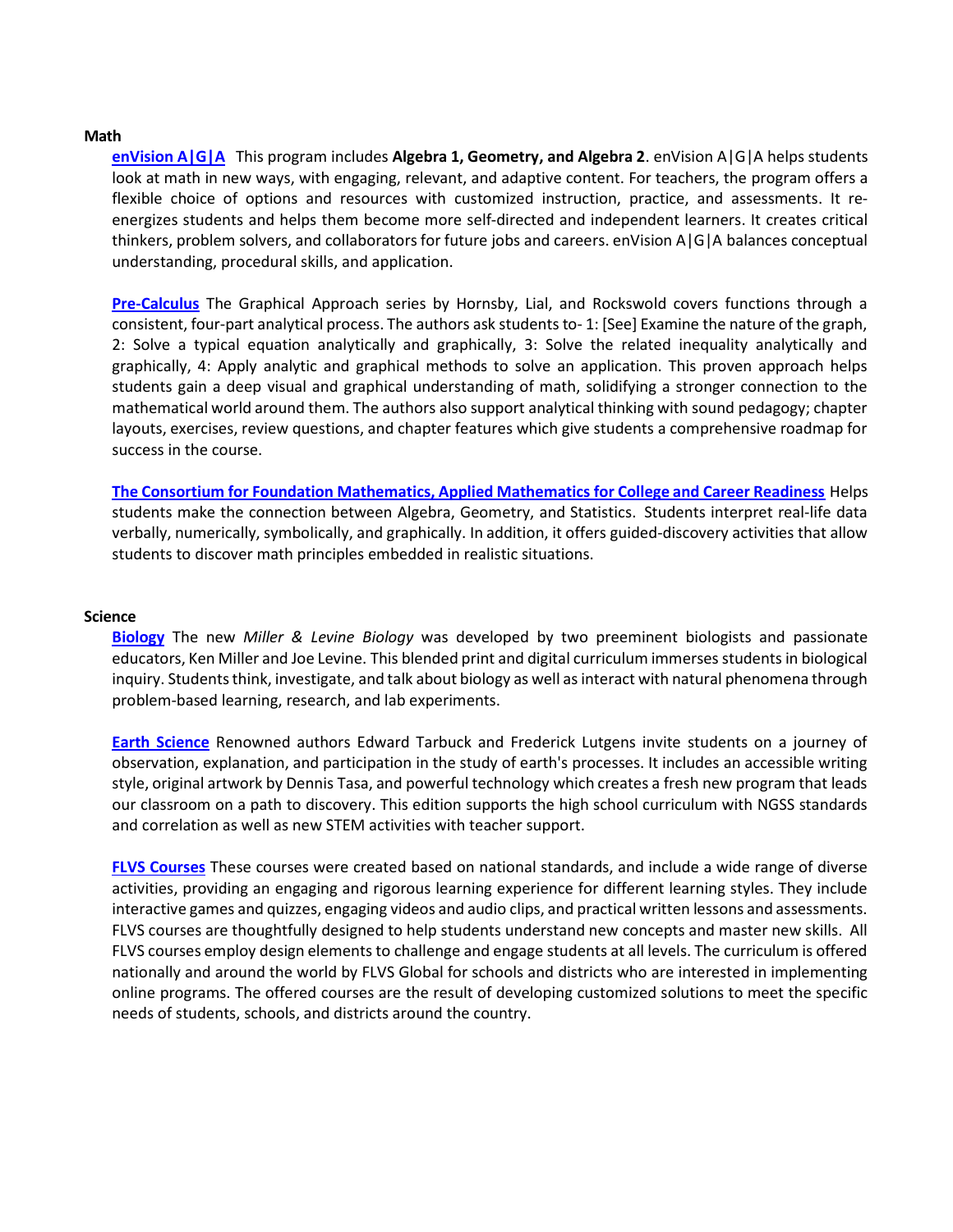#### Social Studies

Economics Understanding Economics gives high school students what they need to learn and interact with both theoretical and applied economics as it looks at the world through the lenses of both "Wall Street" and "Main Street." The program's thoughtful design ensures that students have what they need to build analytical skills and an economic vocabulary through well-written narrative, essential questions, fine-tuned assessment, and real-world examples throughout.

Government United States Government: Our Democracy empowers students to think for themselves and make informed decisions about the government and law. Students are awakened to the value of citizenship and civic participation as they learn, apply the principles and beliefs upon which the US was founded. Learning is optimized with the use of LearnSmart, an adaptive learning program proven to help students study more efficiently and retain more knowledge.

Psychology The Understanding Psychology edition provides a dynamic, interactive learning experience for students with essential questions and the educational philosophy of understanding by design. This program explores the overarching themes represented in the American Psychology Association National Standards and present current knowledge in the field of psychology in developmentally appropriate ways. It helps develop critical thinking and engage students in the learning process with Quick Case Studies and Hands-on Chapter Projects. Understanding Psychology reinforces critical 21st Century Skills essential for college and career readiness.

**U.S. History** Savvas United States History program is designed to help prepare students to be college and career ready while unlocking the exciting story of our nation's history, Savvas United States History invites students to explore the enduring issues that continue to shape our nation's history. The program bridges timetested best practices, curriculum standard expectations, and technology to help prepare students to be college and career ready while unlocking the exciting story of our nation's history. Fully immersive activities and compelling primary sources let students literally reach out and be part of history.

World History Savvas World History invites students to truly experience the scope and impact of history through engaging stories from some of the most compelling and eventful times in the history of our world. The program bridges time-tested best practices, curriculum standard expectations, and technology to help prepare students to be college and career ready all while bringing world history to life.

#### Physical Education / Health

**HOPE** The purpose of this course is to develop and enhance healthy behaviors that influence lifestyle choices and student health and fitness. Students will realize the full benefit of this course when it is taught with an integrated approach. In addition to the physical education content represented in the benchmarks below, specific health education topics within this course include, but are not limited to:

Mental/Social Health Physical Activity Components of Physical Fitness Nutrition and Wellness Planning Diseases and Disorders Health Advocacy First Aid/CPR Alcohol, Tobacco, and Drug Prevention Human Sexuality including Abstinence and HIV Internet Safety